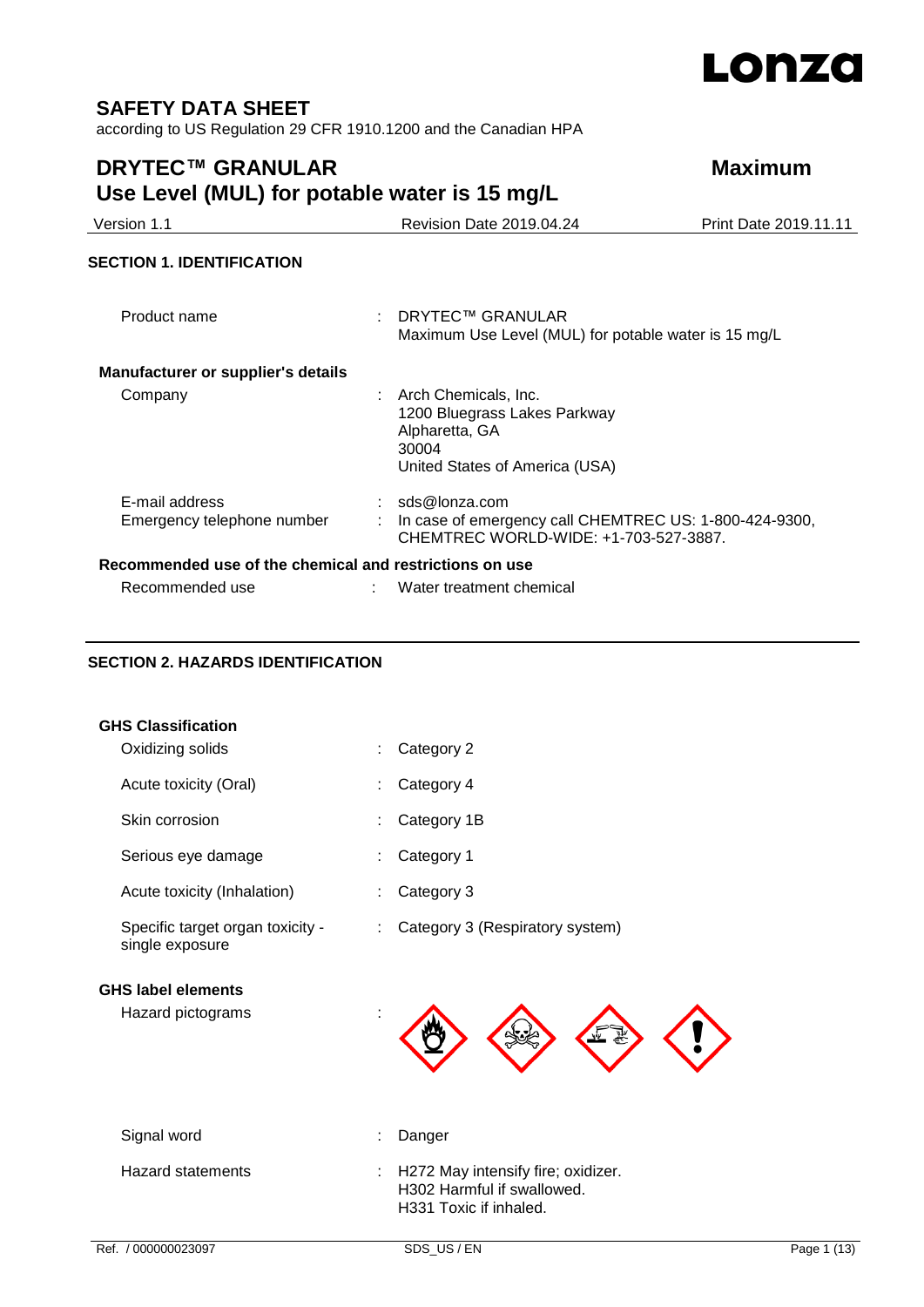

H314 Causes severe skin burns and eye damage. H335 May cause respiratory irritation. Precautionary statements : **Prevention:**  P210 Keep away from heat, hot surfaces, sparks, open flames and other ignition sources. No smoking. P220 Keep/Store away from clothing/ combustible materials. P221 Take any precaution to avoid mixing with combustibles. P260 Do not breathe vapours. P264 Wash hands thoroughly after handling. P270 Do not eat, drink or smoke when using this product. P271 Use only outdoors or in a well-ventilated area. P280 Wear protective gloves/ protective clothing/ eye protection/ face protection. **Response:**  P301 + P312 IF SWALLOWED: Call a POISON CENTER/doctor if you feel unwell. P301 + P330 + P331 IF SWALLOWED: Rinse mouth. Do NOT induce vomiting. P303 + P361 + P353 IF ON SKIN (or hair): Remove/ Take off immediately all contaminated clothing. Rinse skin with water/ shower. P304 + P340 IF INHALED: Remove victim to fresh air and keep at rest in a position comfortable for breathing. P305 + P351 + P338 IF IN EYES: Rinse cautiously with water for several minutes. Remove contact lenses, if present and easy to do. Continue rinsing. P310 Immediately call a POISON CENTER/doctor. P363 Wash contaminated clothing before reuse. P370 + P378 In case of fire: Use water spray to extinguish. **Storage:**  P403 + P233 Store in a well-ventilated place. Keep container tightly closed. P405 Store locked up. **Disposal:**  P501 Dispose of contents/container in accordance with local regulation.

#### **Other hazards**

None known.

#### **SECTION 3. COMPOSITION/INFORMATION ON INGREDIENTS**

Chemical nature : Mixture

#### **Hazardous components**

| Chemical name / Synonyms | ICAS-No.   | Concentration (% w/w) |
|--------------------------|------------|-----------------------|
| Calcium hypochlorite     | 7778-54-3  | $65 - 75$             |
| Calcium chlorate         | 10137-74-3 | $0 - 5$               |
| Calcium chloride         | 10043-52-4 | $0 - 5$               |
| Calcium dihydroxide      | 1305-62-0  | $0 - 4$               |

#### **SECTION 4. FIRST AID MEASURES**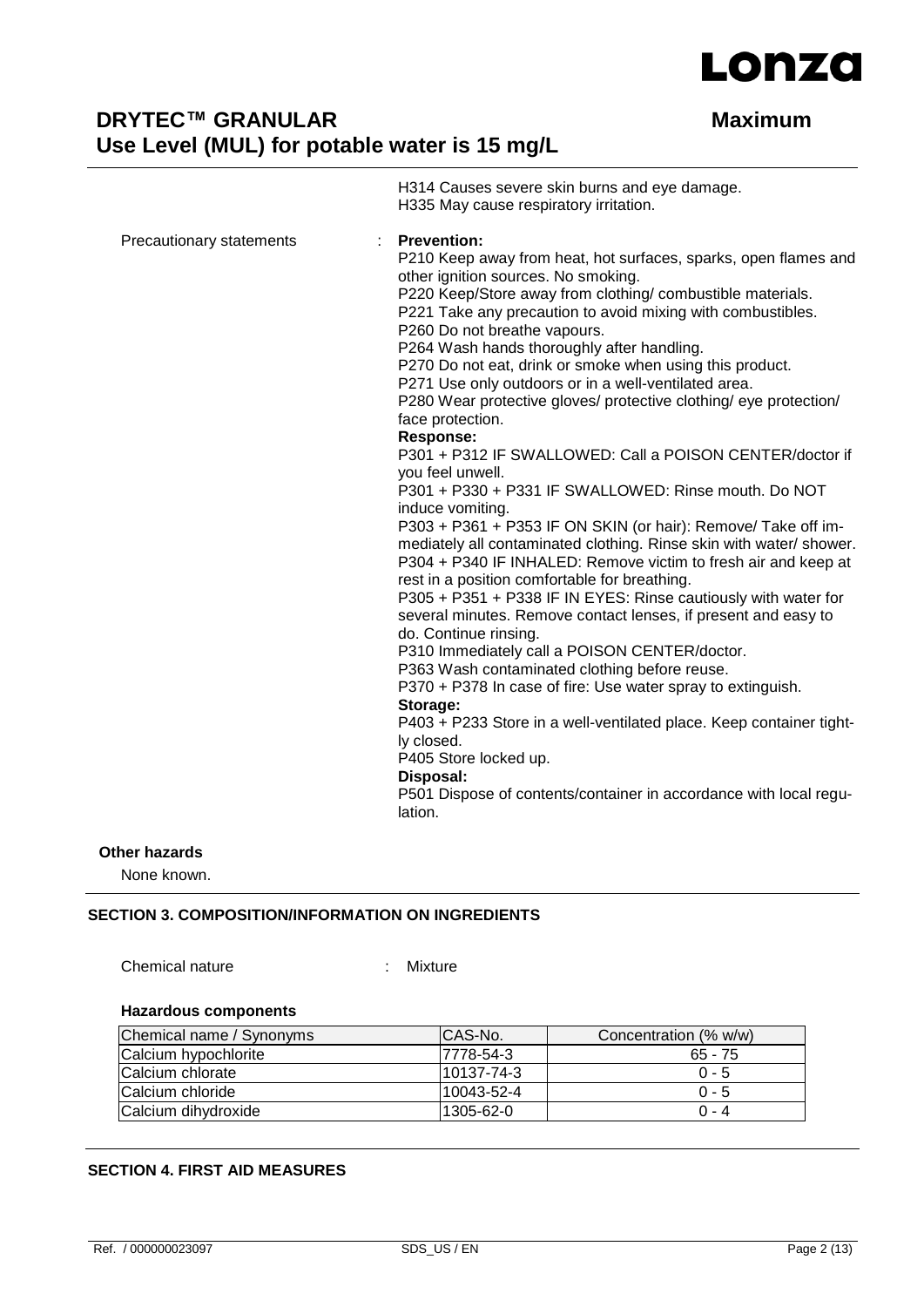

| General advice                                                   | Call a poison control center or doctor for treatment advice. For<br>24-hour emergency medical assistance, call Arch Chemical<br>Emergency Action Network at 1-800-654-6911. Have the<br>product container or label with you when calling a poison con-<br>trol center or doctor, or going for treatment. |
|------------------------------------------------------------------|----------------------------------------------------------------------------------------------------------------------------------------------------------------------------------------------------------------------------------------------------------------------------------------------------------|
| If inhaled                                                       | IF INHALED: Move person to fresh air. If person is not breath-<br>ing, call 911 or an ambulance, then give artificial respiration,<br>preferably mouth-to-mouth if possible. Call a poison control<br>center or doctor for further treatment advice.                                                     |
| In case of skin contact                                          | IF ON SKIN OR CLOTHING: Take off contaminated clothing.<br>Rinse skin immediately with plenty of water for 15-20 minutes.<br>Call a poison control center or doctor for treatment advice.                                                                                                                |
| In case of eye contact                                           | : IF IN EYES: Hold eye open and rinse slowly and gently with<br>water for 15-20 minutes. Remove contact lenses, if present,<br>after the first 5 minutes, then continue rinsing eye. Call a poi-<br>son control center or doctor for treatment advice.                                                   |
| If swallowed                                                     | IF SWALLOWED: Call a poison control center or doctor im-<br>mediately for treatment advice. Have person sip a glass of<br>water if able to swallow. Do not induce vomiting unless told to<br>do so by a poison control center or doctor. Do not give any-<br>thing by mouth to an unconscious person.    |
| Most important symptoms and ef-<br>fects, both acute and delayed | None known.                                                                                                                                                                                                                                                                                              |
| Notes to physician                                               | Probable mucosal damage may contraindicate the use of gas-<br>tric lavage.                                                                                                                                                                                                                               |

#### **SECTION 5. FIREFIGHTING MEASURES**

| Suitable extinguishing media         | Water only.<br>Do not use dry extinguishers containing ammonium com-<br>pounds.                            |
|--------------------------------------|------------------------------------------------------------------------------------------------------------|
| Specific hazards during firefighting | Strong oxidizer                                                                                            |
| Further information                  | Use water to cool containers exposed to fire. See Section 6<br>for protective equipment for fire fighting. |

## **SECTION 6. ACCIDENTAL RELEASE MEASURES**

| Personal precautions, protective<br>equipment and emergency proce-<br>dures |  | Response to a large quantity spill (100 pounds or greater) or<br>when dusting or decomposition gas exposure could occur<br>requires the use of a positive pressure full face supplied air<br>repirator or self contained breathing apparatus (SCBA), chem-<br>ical resistant gloves, coveralls and boots. In case of fire, this<br>personal protective equipment should be used in addition to<br>normal fire fighter equipment.<br>Hazardous concentrations in air may be found in local spill<br>area and immediately downwind. |
|-----------------------------------------------------------------------------|--|-----------------------------------------------------------------------------------------------------------------------------------------------------------------------------------------------------------------------------------------------------------------------------------------------------------------------------------------------------------------------------------------------------------------------------------------------------------------------------------------------------------------------------------|
|-----------------------------------------------------------------------------|--|-----------------------------------------------------------------------------------------------------------------------------------------------------------------------------------------------------------------------------------------------------------------------------------------------------------------------------------------------------------------------------------------------------------------------------------------------------------------------------------------------------------------------------------|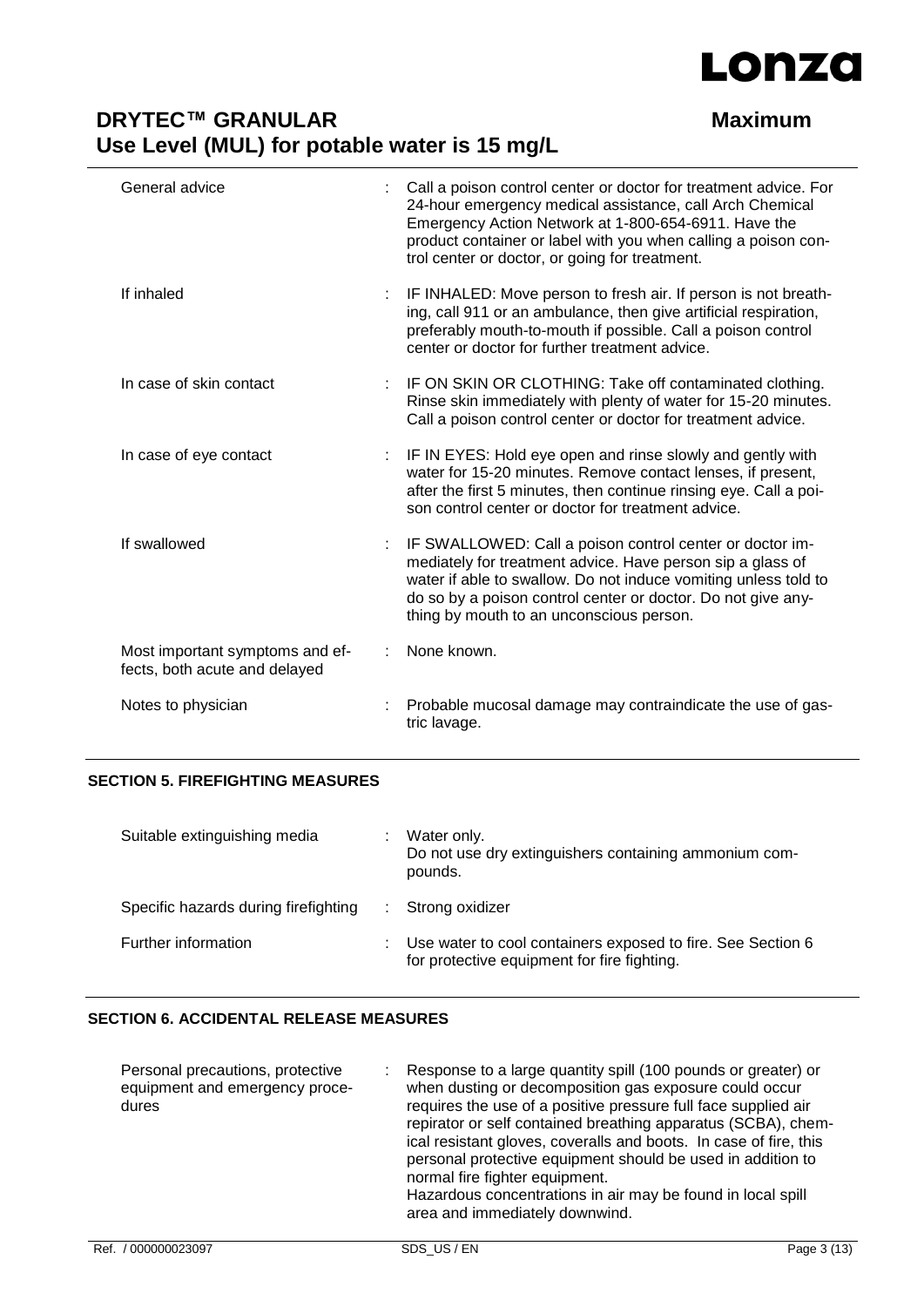

|                                                            | Remove all sources of ignition.<br>Stop source of spill as soon as possible and notify appropriate<br>personnel.<br>Contact 1-800-654-6911 immediately. DANGER: All spills of<br>this product should be treated as contaminated. Contaminated<br>product may initiate a chemical reaction that may spontane-<br>ously ignite any combustible material present, resulting in a<br>fire of great intensity. In case of a spill, separate all spilled<br>product from packaging, debris and other material. Using a<br>clean broom or shovel, place all spilled product into plastic<br>bags, and place those bags into a clean, dry disposal contain-<br>er, properly marked and labeled. Disposal containers made of<br>plastic or metal are recommended. Do not seal disposal con-<br>tainers tightly. Immediately remove all product in disposal<br>containers to an isolated area outdoors. Place all damaged<br>packaging material in a disposal container of water to assure<br>decontamination (i.e. removal of all product) before disposal.<br>Place all undamaged packaging in a clean, dry container<br>properly marked and labeled. Call for disposal procedures.<br>Dispose of spill residues per guidelines under Section 13, |
|------------------------------------------------------------|-------------------------------------------------------------------------------------------------------------------------------------------------------------------------------------------------------------------------------------------------------------------------------------------------------------------------------------------------------------------------------------------------------------------------------------------------------------------------------------------------------------------------------------------------------------------------------------------------------------------------------------------------------------------------------------------------------------------------------------------------------------------------------------------------------------------------------------------------------------------------------------------------------------------------------------------------------------------------------------------------------------------------------------------------------------------------------------------------------------------------------------------------------------------------------------------------------------------------------------------|
|                                                            | Disposal Consideration.                                                                                                                                                                                                                                                                                                                                                                                                                                                                                                                                                                                                                                                                                                                                                                                                                                                                                                                                                                                                                                                                                                                                                                                                                   |
| Environmental precautions                                  | If the product contaminates rivers and lakes or drains inform<br>respective authorities.                                                                                                                                                                                                                                                                                                                                                                                                                                                                                                                                                                                                                                                                                                                                                                                                                                                                                                                                                                                                                                                                                                                                                  |
| Methods and materials for contain-<br>ment and cleaning up | Sweep up and shovel into suitable containers for disposal.<br>Do not flush into surface water or sanitary sewer system.<br>Avoid dust formation.                                                                                                                                                                                                                                                                                                                                                                                                                                                                                                                                                                                                                                                                                                                                                                                                                                                                                                                                                                                                                                                                                          |

### **SECTION 7. HANDLING AND STORAGE**

| Advice on safe handling                       | : Avoid inhalation of dust and fumes.<br>Do not take internally. Avoid contact with skin, eyes and cloth-<br>ing. Upon contact with skin or eyes, wash off with water.<br>Remove contaminated clothing and wash before reuse.                                                                                                                                                                                                                                                                               |
|-----------------------------------------------|-------------------------------------------------------------------------------------------------------------------------------------------------------------------------------------------------------------------------------------------------------------------------------------------------------------------------------------------------------------------------------------------------------------------------------------------------------------------------------------------------------------|
| Conditions for safe storage                   | Keep product tightly sealed in original containers. Store prod-<br>uct in a cool, dry, well-ventilated area. Store away from com-<br>bustible or flammable products. Keep product packaging<br>clean and free of all contamination, including, e.g. other pool<br>treatment products, acids, organic materials, nitrogen-<br>containing compounds, dry powder fire extinguishers (contain-<br>ing mono-ammonium phosphate), oxidizers, all corrosive liq-<br>uids, flammable or combustible materials, etc. |
| Materials to avoid                            | : Do not allow product to come in contact with other materials,<br>including e.g. other pool treatment products, acids, organic<br>materials, nitrogen-containing compounds, dry powder fire<br>extinguishers (containing mono-ammonium phosphate), oxi-<br>dizers, all corrosive liquids, flammable or combustible materi-<br>als, etc. A chemical reaction with such substances can cause<br>a fire of great intensity.                                                                                   |
| Further information on storage sta-<br>bility | Average daily temperature of 35° C / 95° F. Storage above<br>this temperature may result in rapid decomposition, evolution<br>of chlorine gas and heat sufficient to ignite combustible prod-                                                                                                                                                                                                                                                                                                               |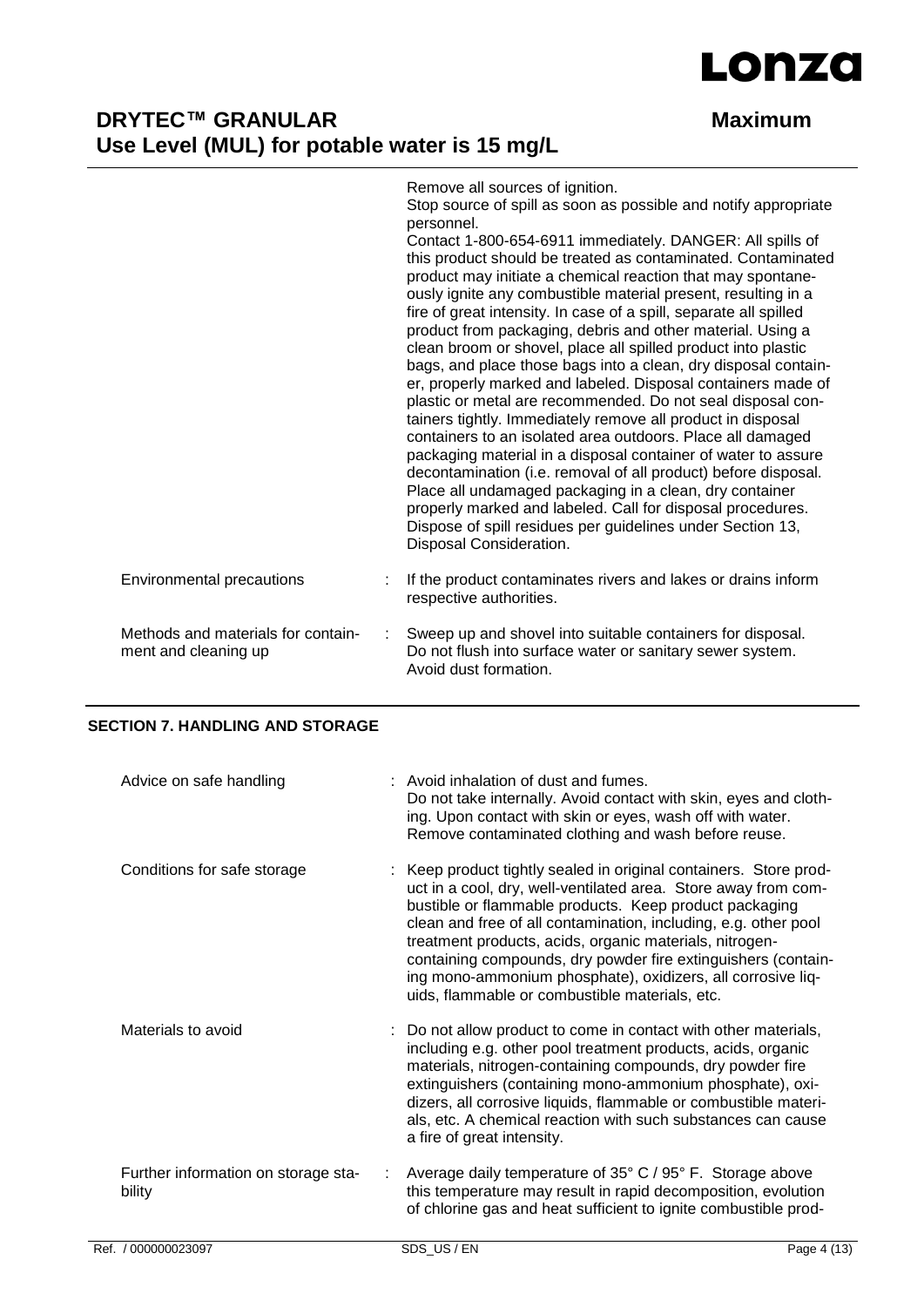# Lonza

# **DRYTEC™ GRANULAR Maximum Use Level (MUL) for potable water is 15 mg/L**

ucts.

#### **SECTION 8. EXPOSURE CONTROLS/PERSONAL PROTECTION**

#### **Components with workplace control parameters**

| Components          | CAS-No.   | Value type<br>(Form of<br>exposure)  | Control parame-<br>ters / Permissi-<br>ble concentra-<br>tion | <b>Basis</b>      |  |
|---------------------|-----------|--------------------------------------|---------------------------------------------------------------|-------------------|--|
| Calcium dihydroxide | 1305-62-0 | <b>TWA</b>                           | $5 \text{ mg/m}$ 3                                            | <b>ACGIH</b>      |  |
|                     |           | <b>REL</b>                           | $5 \text{ mg/m}$ 3                                            | NIOSH/GUIDE       |  |
|                     |           | PEL (Total<br>dust.)                 | $15 \text{ mg/m}$ 3                                           | <b>OSHA TRANS</b> |  |
|                     |           | PEL (Respir-<br>able frac-<br>tion.) | $5 \text{ mg/m}$ 3                                            | <b>OSHA TRANS</b> |  |
|                     |           | <b>TWA</b>                           | $5 \text{ mg/m}$ 3                                            | Z <sub>1</sub> A  |  |

| <b>Engineering measures</b>   | Local exhaust ventilation or other engineering controls are<br>normally required when handling or using this product to<br>keep airborne exposures below the TLV, PEL or other rec-<br>ommended exposure limit.                                                                                                                                                                  |
|-------------------------------|----------------------------------------------------------------------------------------------------------------------------------------------------------------------------------------------------------------------------------------------------------------------------------------------------------------------------------------------------------------------------------|
| Personal protective equipment |                                                                                                                                                                                                                                                                                                                                                                                  |
| Respiratory protection        | Wear a NIOSH approved respirator if levels above the expo-<br>sure limits are possible.<br>A NIOSH approved full-face air purifying respirator equipped<br>with combination chlorine/P100 cartridges. Air purifying respi-<br>rators should not be used in oxygen deficient or IDLH atmos-<br>pheres or if exposure concentrations exceed ten (10) times<br>the published limit. |
| Hand protection               |                                                                                                                                                                                                                                                                                                                                                                                  |
| <b>Remarks</b>                | Wear impervious gloves to avoid skin contact. A full impervi-<br>ous suit is recommended if exposure is possible to a large<br>portion of the body.                                                                                                                                                                                                                              |
| Eye protection                | Use chemical goggles.                                                                                                                                                                                                                                                                                                                                                            |
| Skin and body protection      | Neoprene, Nitrile, Natural rubber (This includes: gloves,<br>boots, apron, protective suit)                                                                                                                                                                                                                                                                                      |
| Protective measures           | An eye wash and safety shower should be provided in the<br>immediate work area.                                                                                                                                                                                                                                                                                                  |

### **SECTION 9. PHYSICAL AND CHEMICAL PROPERTIES**

| Appearance          | free flowing, granular |             |
|---------------------|------------------------|-------------|
| Colour              | off-white              |             |
| Ref. / 000000023097 | SDS_US / EN            | Page 5 (13) |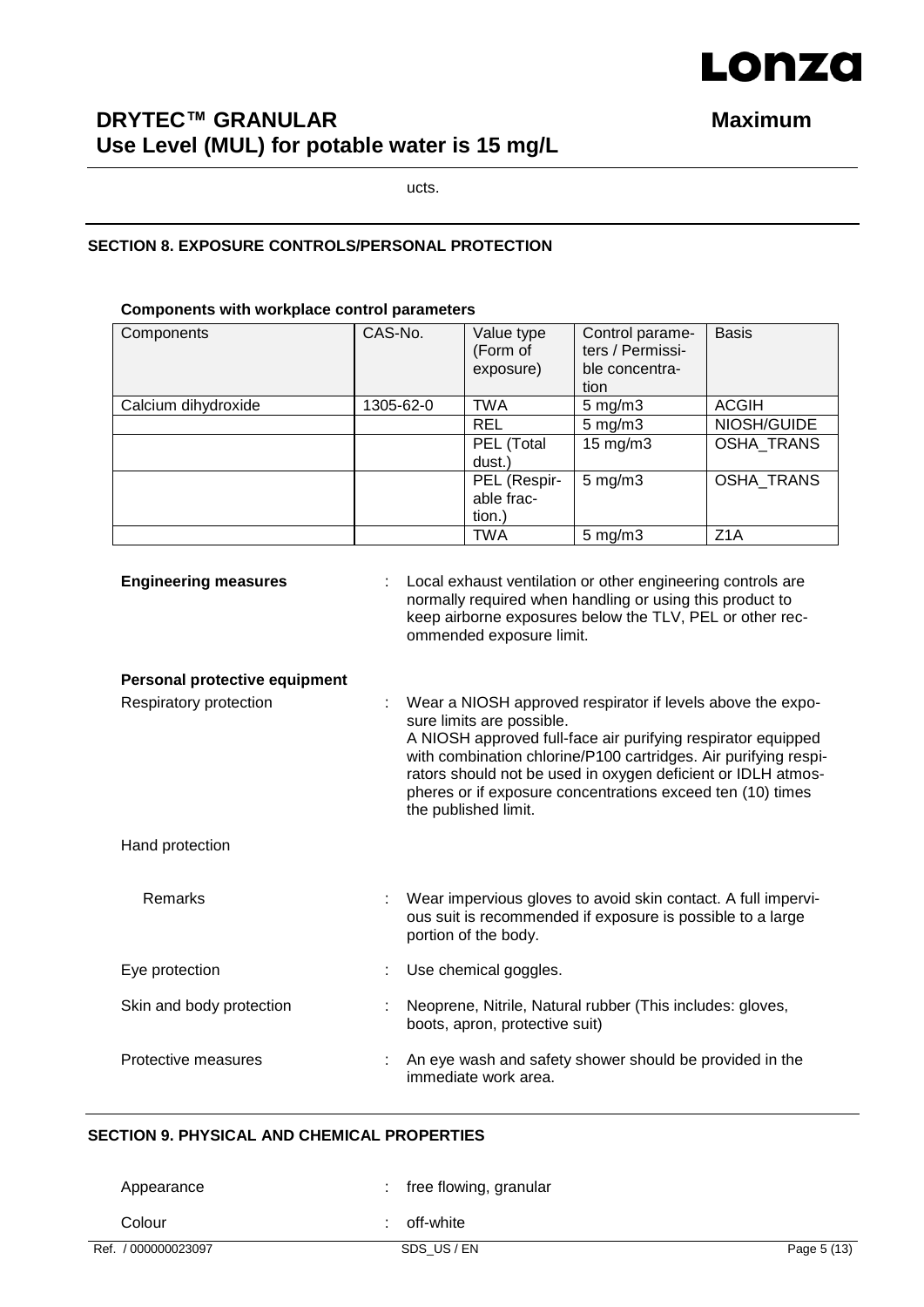

| Odour                                  |    | Chlorine-like                                                                                                                                                                            |
|----------------------------------------|----|------------------------------------------------------------------------------------------------------------------------------------------------------------------------------------------|
| <b>Odour Threshold</b>                 |    | no data available                                                                                                                                                                        |
| pH                                     | ÷. | 10.4 - 10.8 (77 °F / 25 °C)<br>Concentration: 1 %                                                                                                                                        |
| Melting point/freezing point           | ÷  | Not applicable                                                                                                                                                                           |
| Boiling point/boiling range            |    | no data available                                                                                                                                                                        |
| Flash point                            | ÷  | Not applicable                                                                                                                                                                           |
| Evaporation rate                       |    | Not applicable                                                                                                                                                                           |
| Flammability (solid, gas)              |    | This product is chemically reactive with many substances. Any<br>contamination of the product with other substances by spill or<br>otherwise may result in a chemical reaction and fire. |
| Flammability (liquids)                 |    | no data available                                                                                                                                                                        |
| Upper explosion limit                  | ÷  | Not applicable                                                                                                                                                                           |
| Lower explosion limit                  |    | Not applicable                                                                                                                                                                           |
| Vapour pressure                        |    | Not applicable                                                                                                                                                                           |
| Relative vapour density                |    | no data available                                                                                                                                                                        |
| Relative density                       |    | Not applicable                                                                                                                                                                           |
| Water solubility                       | ÷. | ca. 180 g/l (77 °F / 25 °C)                                                                                                                                                              |
| Partition coefficient: n-octanol/water | ÷  | no data available                                                                                                                                                                        |
| Auto-ignition temperature              | ÷  | no data available                                                                                                                                                                        |
| Decomposition temperature              |    | no data available                                                                                                                                                                        |
| Viscosity, dynamic                     |    | no data available                                                                                                                                                                        |
| Viscosity, kinematic                   |    | no data available                                                                                                                                                                        |
| Oxidizing properties                   |    | Oxidizing                                                                                                                                                                                |

### **SECTION 10. STABILITY AND REACTIVITY**

| Possibility of hazardous reactions | : NFPA Oxidizer Class: Meets the criteria of an NFPA Class 3<br>Oxidizer                                                                                                                                                                                    |
|------------------------------------|-------------------------------------------------------------------------------------------------------------------------------------------------------------------------------------------------------------------------------------------------------------|
| Conditions to avoid                | : Do not store next to heat source, in direct sunlight, or elevated<br>storage temperature. Do not store where the daily average<br>temperature exceeds 95 °F. Prevent ingress of humidity and<br>moisture into container or package. Always close the lid. |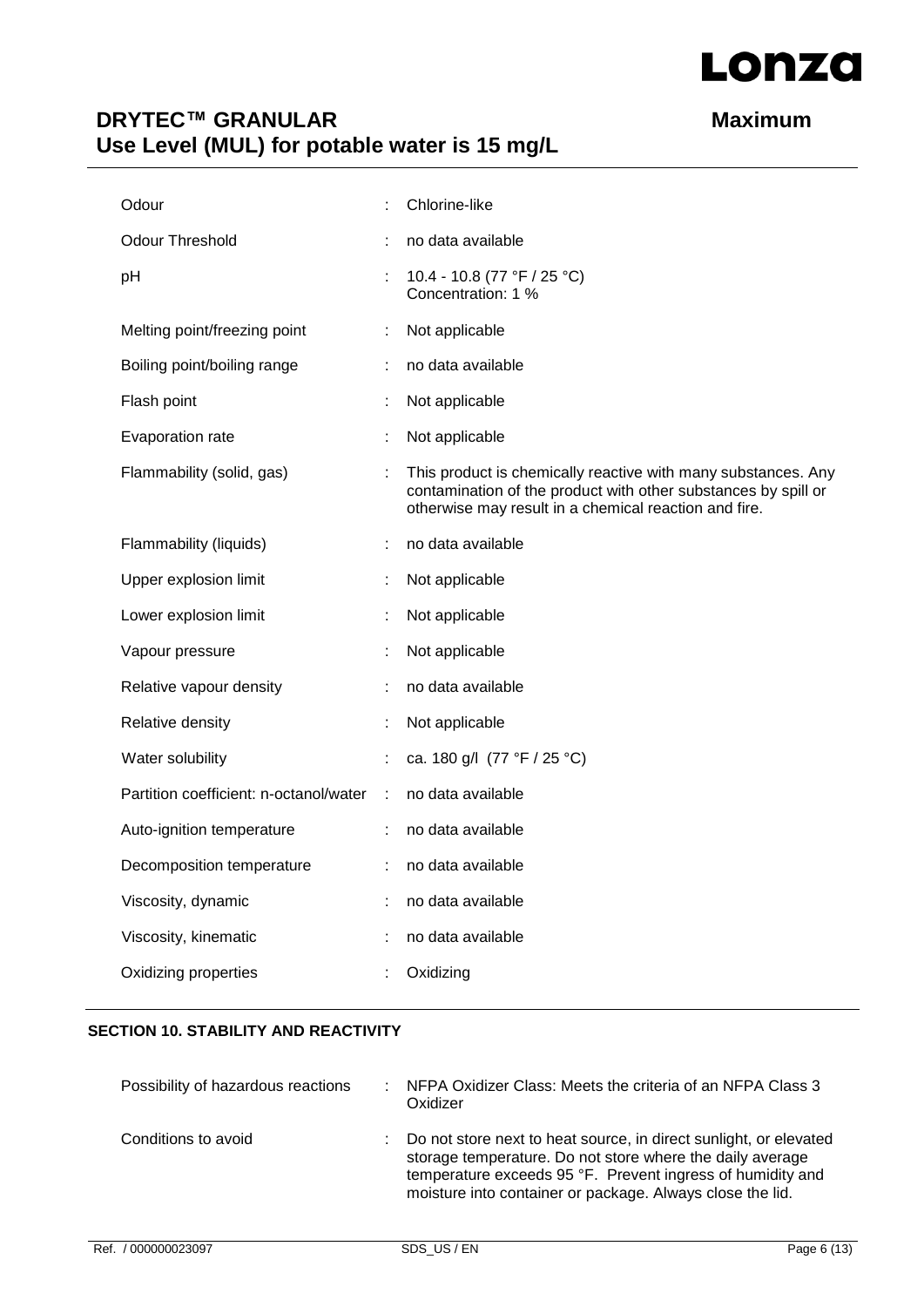

| Incompatible materials           | This product is chemically reactive with many substances,<br>including, e.g., other pool treatment products, acids, organics,<br>nitrogen-containing compounds, dry powder fire extinguishers<br>(containing mono-ammonium phosphate), oxidizers, corrosive<br>, flammable or combustible materials. Do not allow product to<br>contact any foreign matter, including other water treatment<br>products. Contamination or improper use may cause a fire of<br>great intensity, explosion or the release of toxic gases. If<br>product is exposed to small amounts of water, it can react<br>violently to produce heat and toxic gases and spatter. |
|----------------------------------|----------------------------------------------------------------------------------------------------------------------------------------------------------------------------------------------------------------------------------------------------------------------------------------------------------------------------------------------------------------------------------------------------------------------------------------------------------------------------------------------------------------------------------------------------------------------------------------------------------------------------------------------------|
| Hazardous decomposition products | Chlorine                                                                                                                                                                                                                                                                                                                                                                                                                                                                                                                                                                                                                                           |

#### **SECTION 11. TOXICOLOGICAL INFORMATION**

| Information on likely routes of expo- : Inhalation, skin, eyes, ingestion<br>sure |    |                                                                           |
|-----------------------------------------------------------------------------------|----|---------------------------------------------------------------------------|
| <b>Acute toxicity</b>                                                             |    |                                                                           |
| Acute oral toxicity                                                               | ÷. | LD50 (Rat): approximately 800 mg/kg                                       |
| Acute inhalation toxicity                                                         |    | $LC50$ (Rat): $> 2.04$ mg/l<br>Exposure time: 1 h<br>Remarks: (Nose Only) |
|                                                                                   |    | $LC50$ (Rat): $> 0.51$ mg/l<br>Exposure time: 4 h<br>Remarks: (Nose Only) |
| Acute dermal toxicity                                                             |    | LD50 (Rabbit): $> 2,000$ mg/kg                                            |

#### **Skin corrosion/irritation**

Remarks: DRY MATERIAL CAUSES MODERATE SKIN IRRITATION. WET MATERIAL CAUSES SKIN BURNS.

#### **Serious eye damage/eye irritation**

Result: Corrosive to eyes

#### **Respiratory or skin sensitisation**

Remarks: This material is not known or reported to be a skin or respiratory sensitizer.

| Carcinogenicity |                                                                                                                                                               |
|-----------------|---------------------------------------------------------------------------------------------------------------------------------------------------------------|
| <b>IARC</b>     | No component of this product present at levels greater than or<br>equal to 0.1% is identified as probable, possible or confirmed<br>human carcinogen by IARC. |
| <b>OSHA</b>     | No component of this product present at levels greater than or<br>equal to 0.1% is on OSHA's list of regulated carcinogens.                                   |
| <b>NTP</b>      | No component of this product present at levels greater than or<br>equal to 0.1% is identified as a known or anticipated carcino-<br>gen by NTP.               |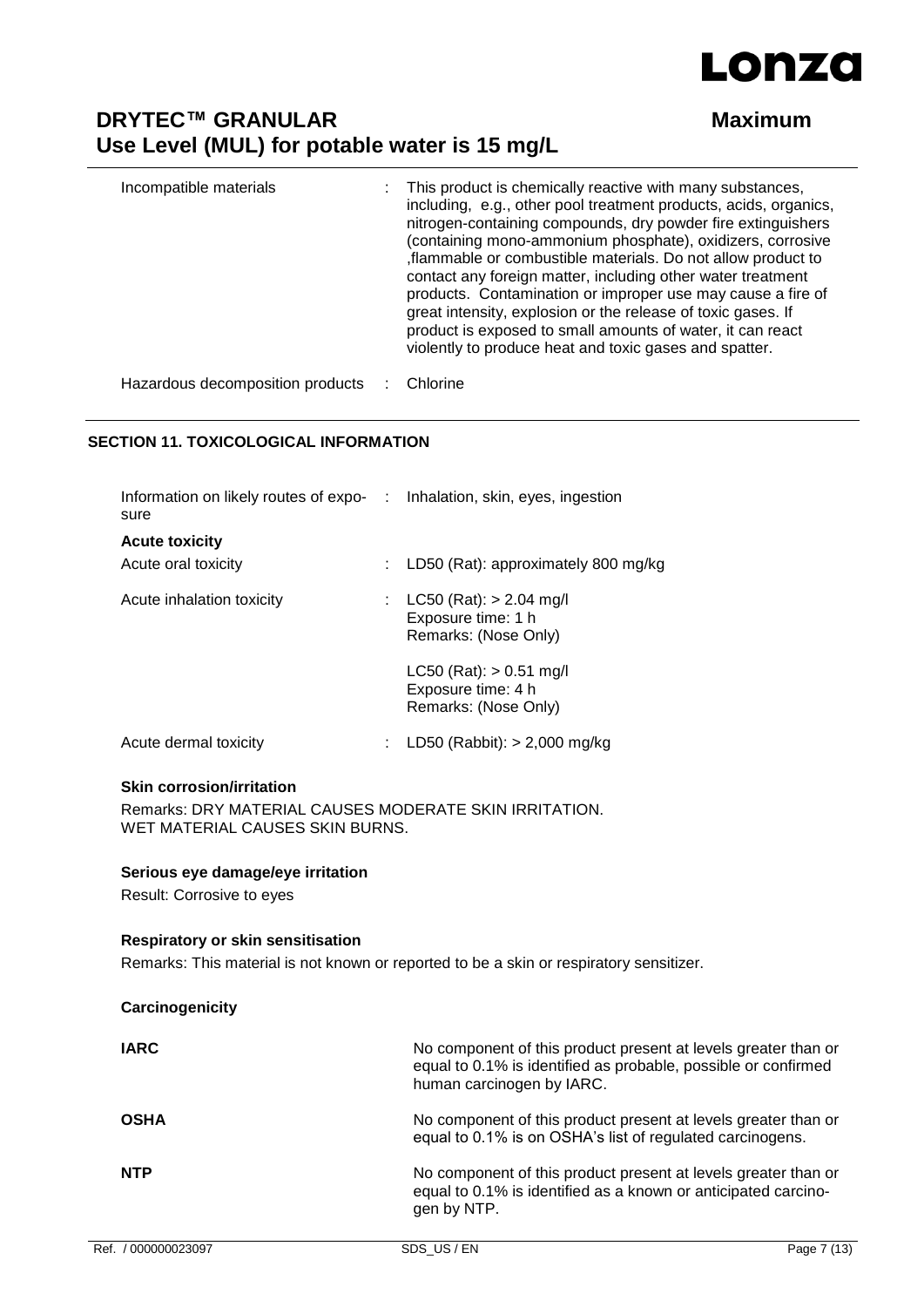

**ACGIH** No component of this product present at levels greater than or equal to 0.1% is identified as a carcinogen or potential carcinogen by ACGIH.

## **Further information**

Remarks: no data available

#### **SECTION 12. ECOLOGICAL INFORMATION**

| <b>Ecotoxicity</b>                                    |                                                                                                                                                                                                                                                                                                               |
|-------------------------------------------------------|---------------------------------------------------------------------------------------------------------------------------------------------------------------------------------------------------------------------------------------------------------------------------------------------------------------|
| no data available                                     |                                                                                                                                                                                                                                                                                                               |
| Persistence and degradability                         |                                                                                                                                                                                                                                                                                                               |
| no data available                                     |                                                                                                                                                                                                                                                                                                               |
| <b>Bioaccumulative potential</b><br>no data available |                                                                                                                                                                                                                                                                                                               |
| <b>Mobility in soil</b>                               |                                                                                                                                                                                                                                                                                                               |
| no data available                                     |                                                                                                                                                                                                                                                                                                               |
| Other adverse effects                                 |                                                                                                                                                                                                                                                                                                               |
| Ozone-Depletion Potential                             | Regulation: US. EPA Clean Air Act (CAA) Section 602 Ozone-<br>Depleting Substances (40 CFR 82, Subpt. A, App A & B)<br>Remarks: This product neither contains, nor was manufac-<br>tured with a Class I or Class II ODS as defined by the U.S.<br>Clean Air Act Section 602 (40 CFR 82, Subpt. A, App.A + B). |
| Additional ecological information                     | Highly toxic to fish and other aquatic organisms.                                                                                                                                                                                                                                                             |

#### **SECTION 13. DISPOSAL CONSIDERATIONS**

| <b>Disposal methods</b> |                                                                                                                                                                                                                                                                                                      |
|-------------------------|------------------------------------------------------------------------------------------------------------------------------------------------------------------------------------------------------------------------------------------------------------------------------------------------------|
| Waste from residues     | : If this product becomes a waste, it meets the criteria of a haz-<br>ardous waste as defined under 40 CFR 261 and would have<br>the following EPA hazardous waste number: D001.<br>As a hazardous solid waste, it must be disposed of in accord-<br>ance with local, state and federal regulations. |

#### **SECTION 14. TRANSPORT INFORMATION**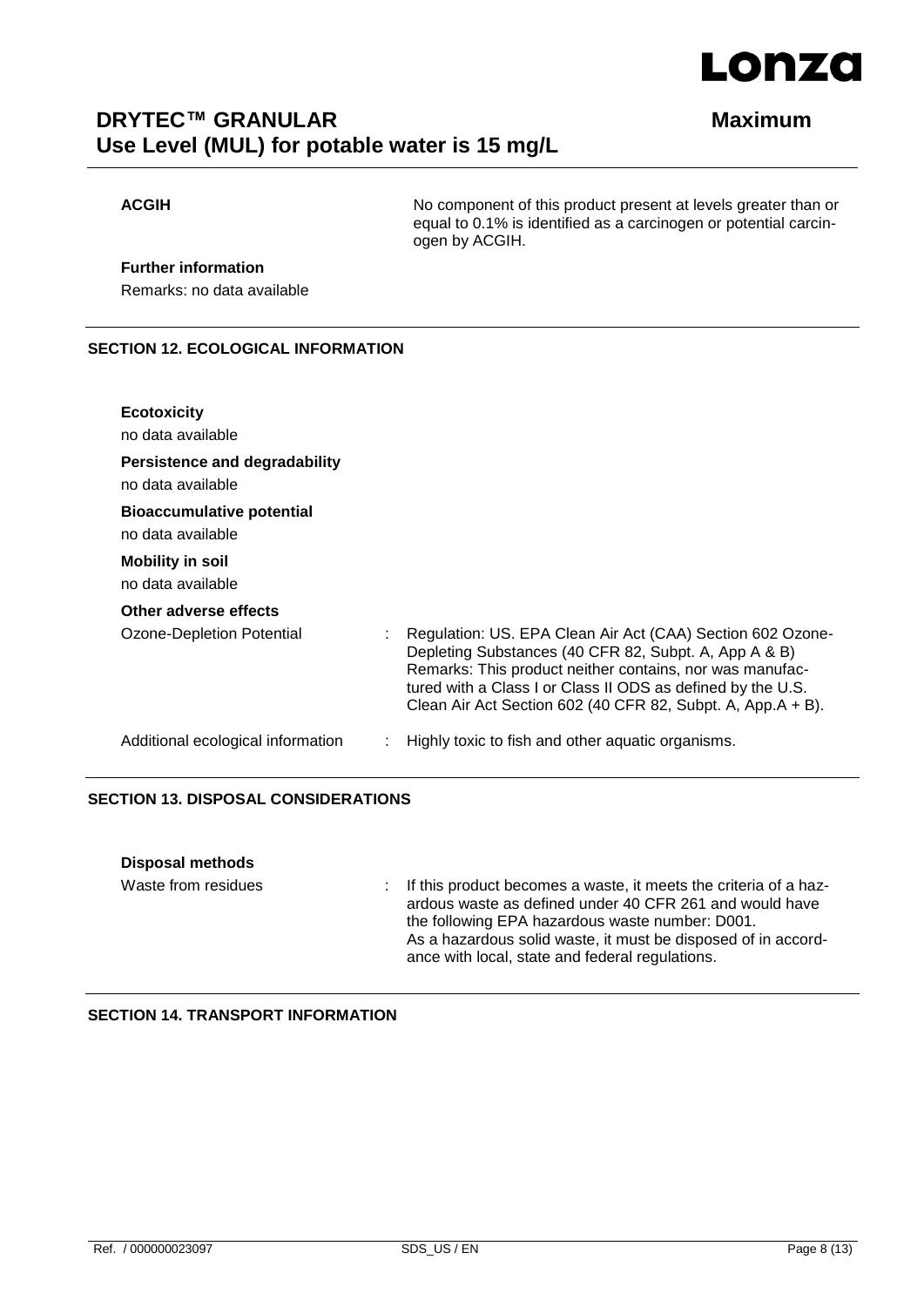

#### **DOT**

|             | <b>UN number</b><br><b>Transport hazard class</b><br><b>Packing group</b><br>Labels<br><b>Emergency Response Guidebook</b><br>Number<br><b>Environmental hazards</b>                                             | 2880<br><b>Proper shipping name</b> : Calcium hypochlorite, hydrated mixtures<br>$\therefore$ 5.1<br>$\therefore$ $\mathbf{II}$<br>: 5.1<br>: 140<br>: yes    |  |
|-------------|------------------------------------------------------------------------------------------------------------------------------------------------------------------------------------------------------------------|---------------------------------------------------------------------------------------------------------------------------------------------------------------|--|
| <b>TDG</b>  |                                                                                                                                                                                                                  |                                                                                                                                                               |  |
|             | <b>UN number</b><br><b>Proper shipping name</b><br><b>Transport hazard class</b><br><b>Packing group</b><br>Labels<br><b>Environmental hazards</b>                                                               | : 2880<br>: CALCIUM HYPOCHLORITE, HYDRATED MIXTURE<br>: 5.1<br>$\pm$ 11<br>$\therefore$ 5.1<br>: yes                                                          |  |
| IATA        |                                                                                                                                                                                                                  |                                                                                                                                                               |  |
|             | <b>UN number</b><br>Proper shipping name<br><b>Transport hazard class</b><br>Packing group<br>Labels<br><b>Environmental hazards</b>                                                                             | : 2880<br>: Calcium hypochlorite, hydrated mixture<br>$\therefore$ 5.1<br>$\pm$ $\pm$<br>$\therefore$ 5.1<br>: yes                                            |  |
| <b>IMDG</b> |                                                                                                                                                                                                                  |                                                                                                                                                               |  |
|             | <b>UN number</b><br>Proper shipping name<br><b>Transport hazard class</b><br><b>Packing group</b><br>Labels<br>EmS Number 1<br>EmS Number 2<br><b>Environmental hazards</b>                                      | : 2880<br>: Calcium hypochlorite, hydrated mixture<br>: 5.1<br>$\mathbb{Z}$ $\blacksquare$<br>: 5.1<br>$\therefore$ F-H<br>$: S-Q$<br>: Marine pollutant: yes |  |
| ADR         |                                                                                                                                                                                                                  |                                                                                                                                                               |  |
|             | <b>UN number</b><br>Proper shipping name<br><b>Transport hazard class</b><br><b>Packing group</b><br><b>Classification Code</b><br><b>Hazard Identification Number</b><br>Labels<br><b>Environmental hazards</b> | 2880<br>CALCIUM HYPOCHLORITE, HYDRATED MIXTURE<br>5.1<br>$\mathbf{II}$<br>O <sub>2</sub><br>50<br>5.1<br>yes                                                  |  |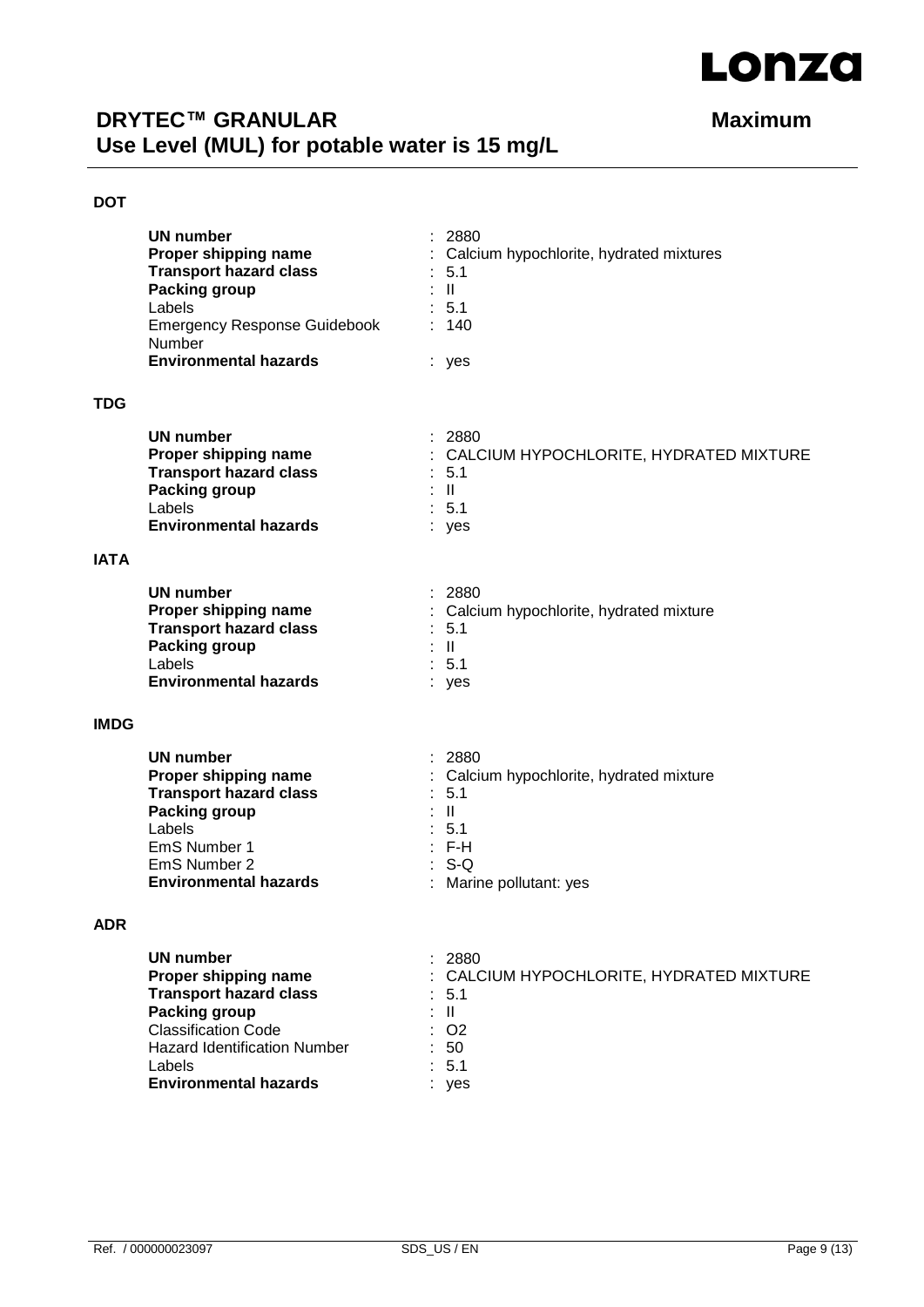

#### **RID**

| UN number<br>Proper shipping name<br><b>Transport hazard class</b><br>Packing group<br><b>Classification Code</b><br>Hazard Identification Number<br>Labels<br><b>Environmental hazards</b> | : 2880<br>: CALCIUM HYPOCHLORITE, HYDRATED MIXTURE<br>$\therefore$ 5.1<br>: II<br>$\therefore$ O2<br>: 50<br>: 5.1<br>: yes |
|---------------------------------------------------------------------------------------------------------------------------------------------------------------------------------------------|-----------------------------------------------------------------------------------------------------------------------------|
| Special precautions for user                                                                                                                                                                | none                                                                                                                        |
| Transport in bulk according to An-<br>nex II of MARPOL 73/78 and the IBC<br>Code                                                                                                            | $:$ Not applicable                                                                                                          |

#### **SECTION 15. REGULATORY INFORMATION**

**This chemical is a pesticide product registered by the United States Environmental Protection Agency and is subject to certain labeling requirements under federal pesticide law. These requirements differ from the classification criteria and hazard information required for safety data sheets (SDS), and for workplace labels of non-pesticide chemicals.**

| 1258-427                                               |
|--------------------------------------------------------|
| DANGER!                                                |
| : Highly Corrosive.                                    |
| Causes skin and eye damage.                            |
| May be fatal if swallowed.                             |
| Irritating to nose and throat.                         |
| This pesticide is toxic to fish and aquatic organisms. |
|                                                        |

#### **EPCRA - Emergency Planning and Community Right-to-Know Act**

#### **CERCLA Reportable Quantity**

| Components           | CAS-No.   | Component RQ<br>(lbs) | Calculated<br>product RQ<br>(lbs) |
|----------------------|-----------|-----------------------|-----------------------------------|
| Calcium hypochlorite | 7778-54-3 |                       | 13                                |

#### **SARA 304 Extremely Hazardous Substances Reportable Quantity**

This material does not contain any components with a section 304 EHS RQ.

#### **SARA 311/312 Hazards**

See above: SECTION 2. Hazard Identification-GHS Classification

#### **SARA 313**

This material does not contain any chemical components with known CAS numbers that exceed the threshold (De Minimis) reporting levels established by SARA Title III, Section 313.

#### **Clean Air Act**

This product neither contains, nor was manufactured with a Class I or Class II ODS as defined by the U.S. Clean Air Act Section 602 (40 CFR 82, Subpt. A, App.A + B).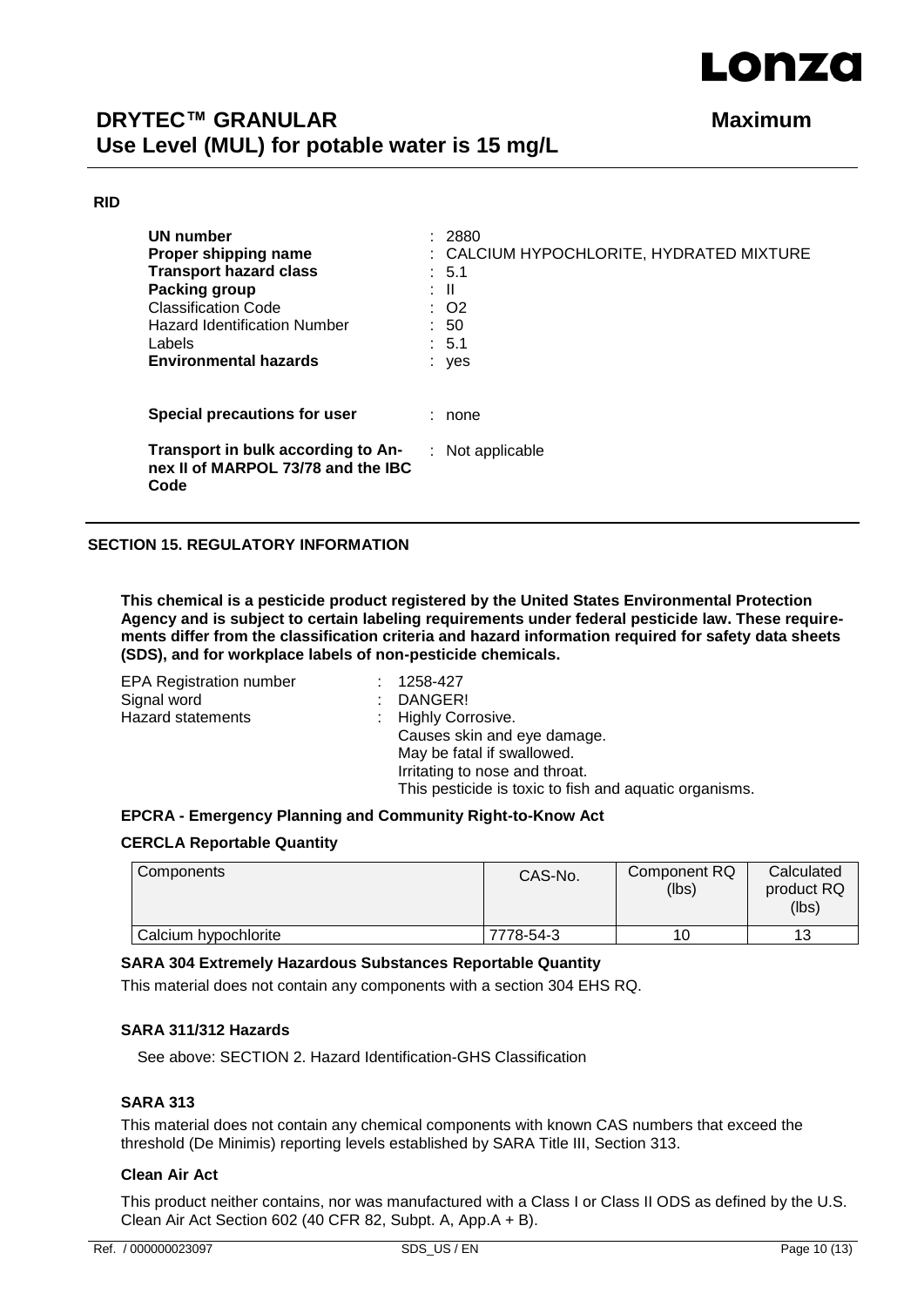

This product does not contain any hazardous air pollutants (HAP), as defined by the U.S. Clean Air Act Section 112 (40 CFR 61).

This product does not contain any chemicals listed under the U.S. Clean Air Act Section 112(r) for Accidental Release Prevention (40 CFR 68.130, Subpart F).

This product does not contain any chemicals listed under the U.S. Clean Air Act Section 111 SOCMI Intermediate or Final VOC's (40 CFR 60.489).

This product does not contain any VOC exemptions listed under the U.S. Clean Air Act Section 450.

#### **Clean Water Act**

The following Hazardous Chemicals are listed under the U.S. CleanWater Act, Section 311, Table 117.3:

| Components           | CAS-No.   | Component RQ<br>(lbs) |
|----------------------|-----------|-----------------------|
| Calcium hypochlorite | 7778-54-3 |                       |

The following Hazardous Substances are listed under the U.S. CleanWater Act, Section 311, Table 116.4A:

| Components              | $\cap \Lambda$<br>CAS-No. | Concentration                 |
|-------------------------|---------------------------|-------------------------------|
| hypochlorite<br>Calcium | 78-.<br>54-               | 75 %<br>$\sim$ $\sim$<br>- 60 |

This product does not contain any toxic pollutants listed under the U.S. Clean Water Act Section 307

#### **US State Regulations**

#### **Massachusetts Right To Know**

| Components            | CAS-No.         |
|-----------------------|-----------------|
| Calcium hypochlorite  | 7778-54-3       |
| Calcium chlorate      | 10137-74-3      |
| Calcium carbonate     | 471-34-1        |
| l Calcium dihvdroxide | $1305 - 62 - 0$ |

#### **Pennsylvania Right To Know**

| Components           | CAS-No.    |
|----------------------|------------|
| Calcium hypochlorite | 7778-54-3  |
| Sodium chloride      | 7647-14-5  |
| Calcium chloride     | 10043-52-4 |
| Calcium chlorate     | 10137-74-3 |
| Calcium carbonate    | 471-34-1   |
| Calcium dihydroxide  | 1305-62-0  |

#### **New Jersey Right To Know**

| Components           | CAS-No.    |
|----------------------|------------|
| Calcium hypochlorite | 7778-54-3  |
| Sodium chloride      | 7647-14-5  |
| Calcium chloride     | 10043-52-4 |
| Calcium chlorate     | 10137-74-3 |
| Calcium carbonate    | 471-34-1   |
| Calcium dihydroxide  | 1305-62-0  |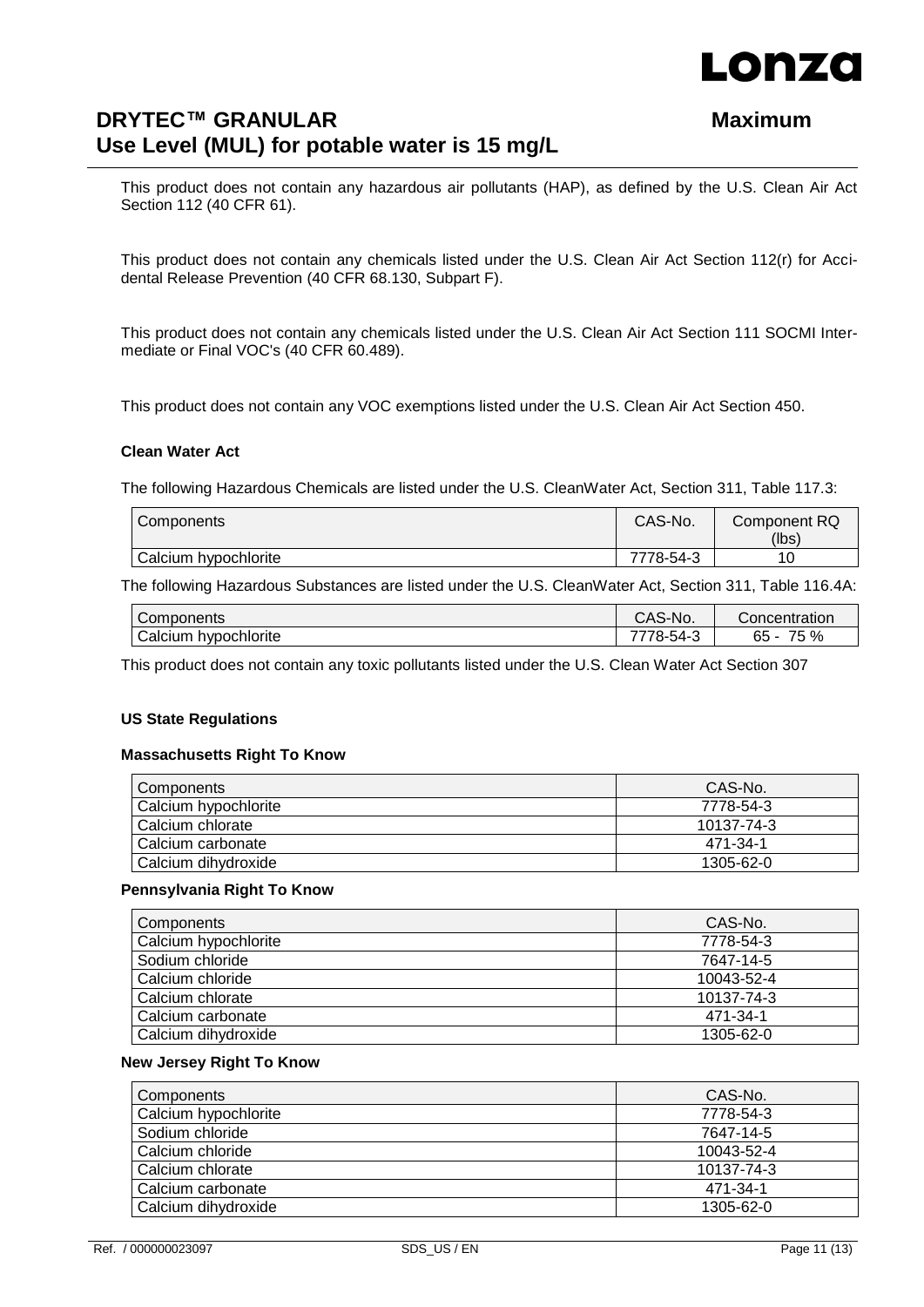# LONZA

# **DRYTEC™ GRANULAR Maximum Use Level (MUL) for potable water is 15 mg/L**

#### **California Prop. 65**

This product does not contain any chemicals known to State of California to cause cancer, birth defects, or any other reproductive harm.

#### **Canadian lists**

#### **NPRI**

Canadian National Pollutant Release Inventory (NPRI): No component is listed on NPRI.

#### **The components of this product are reported in the following inventories:**

TSCA : This is an EPA registered pesticide.

#### **SECTION 16. OTHER INFORMATION**

#### **Full text of other abbreviations**

| ACGIH       | : US. ACGIH Threshold Limit Values                        |
|-------------|-----------------------------------------------------------|
| NIOSH/GUIDE | : US. NIOSH: Pocket Guide to Chemical Hazards             |
| OSHA TRANS  | : US. OSHA Table Z-1 Limits for Air Contaminants (29 CFR) |
|             | 1910.1000)                                                |
| Z1A         | : US. OSHA Table Z-1-A (29 CFR 1910.1000)                 |

AICS - Australian Inventory of Chemical Substances; ASTM - American Society for the Testing of Materials; bw - Body weight; CERCLA - Comprehensive Environmental Response, Compensation, and Liability Act; CMR - Carcinogen, Mutagen or Reproductive Toxicant; DIN - Standard of the German Institute for Standardisation; DOT - Department of Transportation; DSL - Domestic Substances List (Canada); ECx - Concentration associated with x% response; EHS - Extremely Hazardous Substance; ELx - Loading rate associated with x% response; EmS - Emergency Schedule; ENCS - Existing and New Chemical Substances (Japan); ErCx - Concentration associated with x% growth rate response; ERG - Emergency Response Guide; GHS - Globally Harmonized System; GLP - Good Laboratory Practice; HMIS - Hazardous Materials Identification System; IARC - International Agency for Research on Cancer; IATA - International Air Transport Association; IBC - International Code for the Construction and Equipment of Ships carrying Dangerous Chemicals in Bulk; IC50 - Half maximal inhibitory concentration; ICAO - International Civil Aviation Organization; IECSC - Inventory of Existing Chemical Substances in China; IMDG - International Maritime Dangerous Goods; IMO - International Maritime Organization; ISHL - Industrial Safety and Health Law (Japan); ISO - International Organisation for Standardization; KECI - Korea Existing Chemicals Inventory; LC50 - Lethal Concentration to 50 % of a test population; LD50 - Lethal Dose to 50% of a test population (Median Lethal Dose); MARPOL - International Convention for the Prevention of Pollution from Ships; MSHA - Mine Safety and Health Administration; n.o.s. - Not Otherwise Specified; NFPA - National Fire Protection Association; NO(A)EC - No Observed (Adverse) Effect Concentration; NO(A)EL - No Observed (Adverse) Effect Level; NOELR - No Observable Effect Loading Rate; NTP - National Toxicology Program; NZIoC - New Zealand Inventory of Chemicals; OECD - Organization for Economic Co-operation and Development; OPPTS - Office of Chemical Safety and Pollution Prevention; PBT - Persistent, Bioaccumulative and Toxic substance; PICCS - Philippines Inventory of Chemicals and Chemical Substances; (Q)SAR - (Quantitative) Structure Activity Relationship; RCRA - Resource Conservation and Recovery Act; REACH - Regulation (EC) No 1907/2006 of the European Parliament and of the Council concerning the Registration, Evaluation, Authorisation and Restriction of Chemicals; RQ - Reportable Quantity; SADT - Self-Accelerating Decomposition Temperature; SARA - Superfund Amendments and Reauthorization Act; SDS - Safety Data Sheet; TCSI - Taiwan Chemical Substance Inventory; TSCA - Toxic Substances Control Act (United States); UN - United Nations; UNRTDG - United Nations Recommendations on the Transport of Dangerous Goods; vPvB - Very Persistent and Very Bioaccumulative